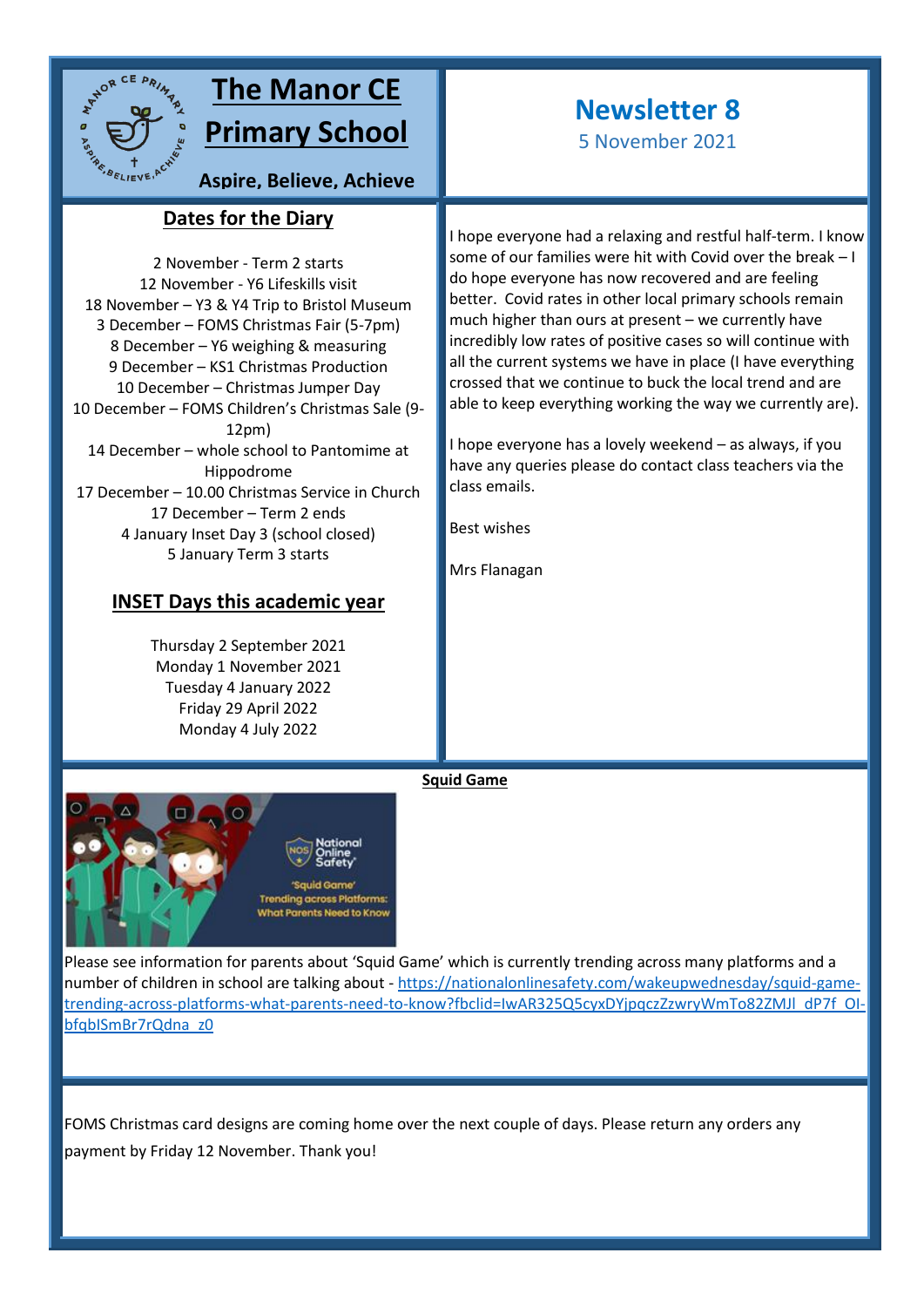# **Lunchbreak Supervisor Start date: As soon as possible Hours: 7.5 hours per week, term time only (Monday to Friday 11.55am – 1.25pm) Salary: Hay 13 (£3,145.74) per annum)**

We are looking for Lunchbreak Supervisors friendly, hardworking team and help contribute to making lunchtimes and/or after-school club a fantastic experience for our young learners. You will be required to supervise children in the dining room /hall and supervise them in the playground or indoors during wet weather. The successful candidate will enjoy working and interacting with young children and have a positive, caring approach. The successful applicants will need to act professionally at all times in their dealings with staff.

# **Lunchtime Playleader Start date: As soon as possible Hours: 7.5 hours per week, term time only (Monday to Friday 11.55am – 1.25pm) Salary: Hay 13 (£3145.74) per annum)**

We require lunchtime playleaders to ensure there is a secure and welcoming facility to support and motivate pupils in play activities throughout their lunchbreak. You will be responsible for the health, safety, conduct and well being of all pupils. You will plan and deliver engaging, structured play activities for all pupils during the lunch period, ensuring that all pupils needs are catered for.

*The school is committed to safeguarding and promoting the safety and welfare of children and young people. All staff and volunteers are expected to share this commitment and all appointments will be subject to appropriate vetting, including an enhanced DBS disclosure check. Some roles may need to comply with the 'Childcare Act 2006' and the 'Childcare (Disqualification) Regulations 2009' where additional disclosure of information will be required.*

## **Please contact the school – 01454 866 555 for further details**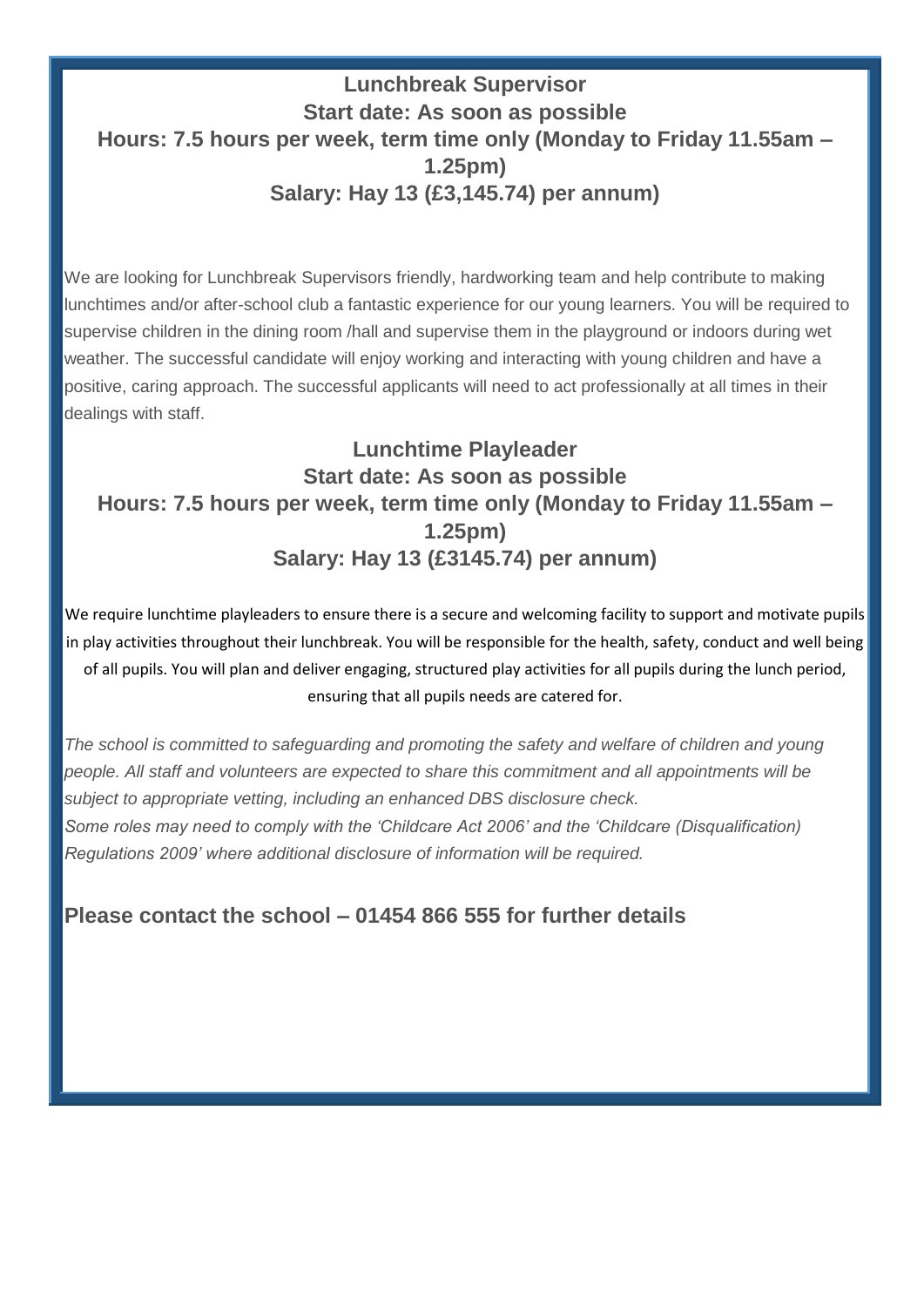# **Antarctica Class**

This week Antarctica Class have been eating their lunch together in a 'top table' style set-up and have been trying so hard with their cutlery. They have shown so much perseverance with this and it is now paying off – we managed to cut sausages this week without losing any on the floor!

In addition to this, we have also been sharing some new story books and it is great when we catch sight of children 'reading' the books together and sharing them quietly in the reading corner.

#### **Australia Class**



We have kicked off this term with a bang! We started this week with learning about Guy Fawkes and the history of Bonfire Night. The children have been creating firework pictures and have created wanted posters for the treasonous Guy Fawkes. We have had a school wide focus on table manners this week. Year one have loved using role play to act out how they use their knife and forks whilst using their funky fingers. Next week we are going to be looking in depth at David Attenborough and will also start working on our nativity! Thank you for all the reading and home learning that has happened throughout the past few weeks, it is so important for the development of your children. Stay safe, Miss H

#### Welcome back to Term 2!

#### **Asia Class**

Year 4 have had a fabulous week immersing themselves in all of their learning. This week we have been practising our origami skills and folding paper boats. This was part of our first English experience day to understand the feelings of accomplishment the main character in our new text 'Float' goes through. We also used the instruments to re-create a storm within our classroom! Such fun!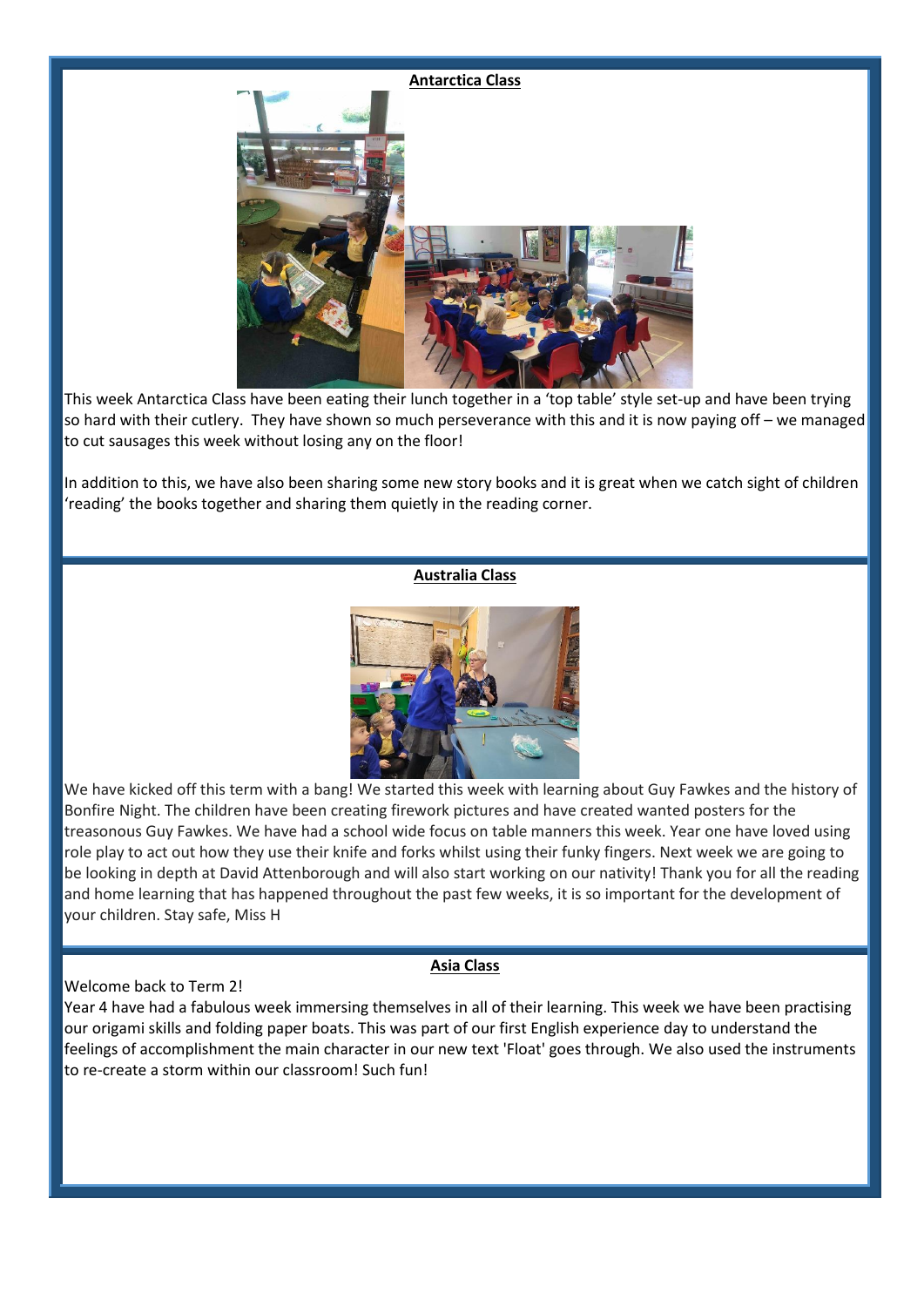#### **Africa Class**



We have had a lovely start to Term 2 in Year 2! We have been going back over addition and subtraction in maths and have been using our emerald power to solve tricky word problems. We have started our non-fiction writing unit on non-chronological reports (and have been set the challenge of correctly saying 'non-chronological report')! To write our reports, we have learnt lots about David Attenborough, even that if he were to be any animal, he would be a sloth. Random! As well as this, we were beautifully read a story in Spanish by one of our wonderful Year 2 children- what a special treat! Homework books will be coming back to your child with new spellings and KIRFs inside. Please support your child in practicing these at home and keep up reading 5x per week.  $\odot$ 

#### **South America Class**

What a great start to Term 2. This week has flown by!

In English, we started our first narrative unit of Year 6 with a heart-warming plot, taking inspiration from a short animated film called 'Paperman'. In maths, we have begun dividing by 2 digit numbers using the chunking method and we are getting there! We have started our new science based topic of 'Feel the Force' and explore different forces using magnets and force meters (also called Newton Meters). The children loved wearing their slippers yesterday and having story time with Miss Beech, while enjoying a drink and a tasty treat.

Have a safe and fantastic firework night.

#### **North America Class**



The children came back to school this week full of enthusiasm for our new topic - Feel the Force. We have begun to learn about gravity and the work of Isaac Newton. In Maths, we have been revisiting column subtraction and using bar models to help us understand word problems and their related calculations. A great first week back in North America Class.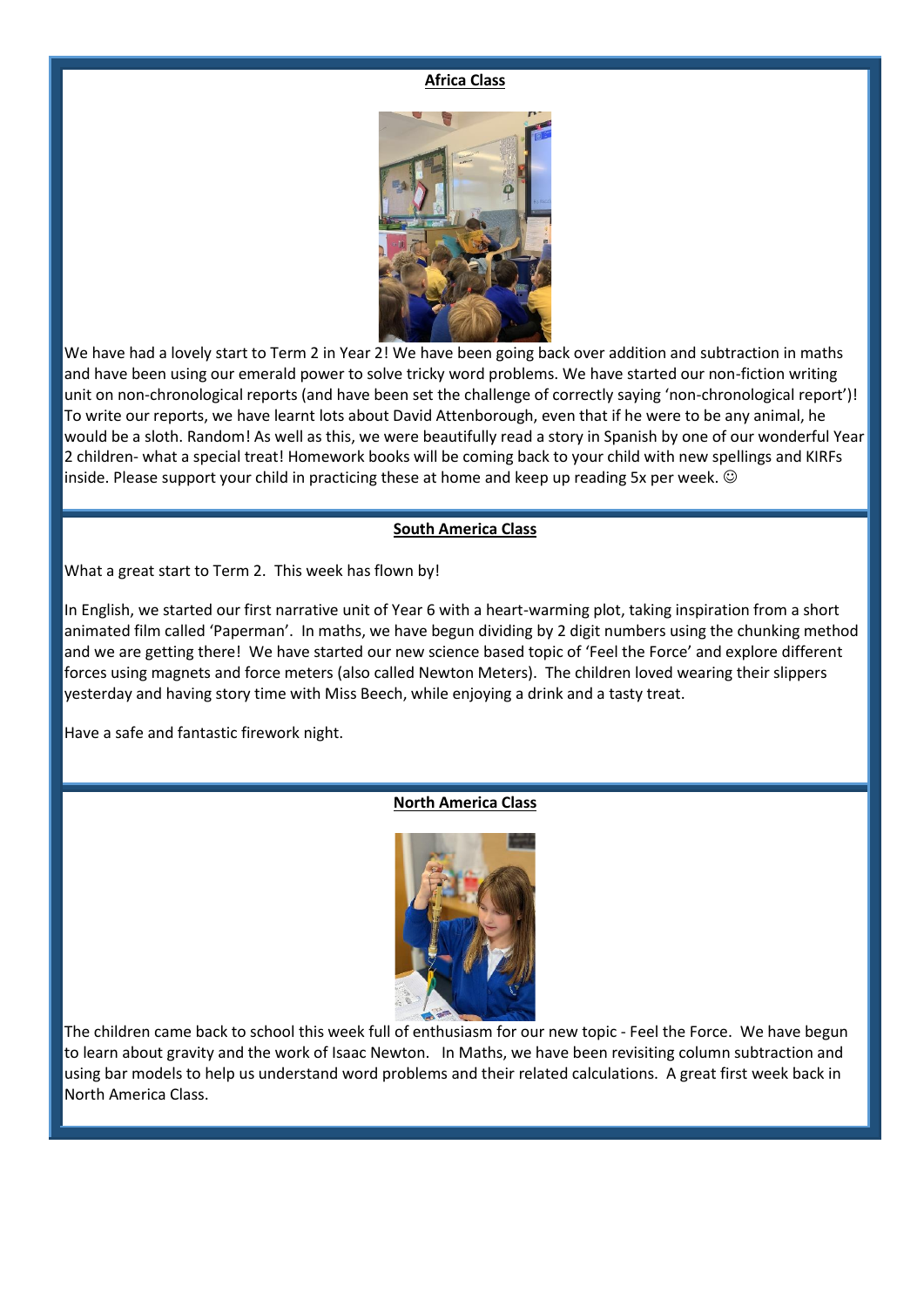#### **Europe Class**



What a wonderful first week back! The children have come back and shown that they are such excellent learners. There was excitement this week when we had our computing lesson. The children used the laptops to explore coding. They found out what a flowchart is and then created their own scene, characters and algorithm on Purple Mash. We have started our new writing unit and have enjoyed reading the text The Secret of Black Rock. In maths, we have been learning about finding 10 more and 10 less and have been working on some really tricky reasoning problems!

| The Community of the Sisters of the Church<br>Tel 0117 941 3268                                                                                                                                                                                         |                                                                                                                                                                           |                    |                      |  |
|---------------------------------------------------------------------------------------------------------------------------------------------------------------------------------------------------------------------------------------------------------|---------------------------------------------------------------------------------------------------------------------------------------------------------------------------|--------------------|----------------------|--|
|                                                                                                                                                                                                                                                         | 82 Ashley Road                                                                                                                                                            |                    |                      |  |
|                                                                                                                                                                                                                                                         | <b>Bristol BS6 5NT</b>                                                                                                                                                    |                    | Mobile: 07846 629086 |  |
|                                                                                                                                                                                                                                                         |                                                                                                                                                                           |                    |                      |  |
|                                                                                                                                                                                                                                                         | CHRISTMAS APPEAL 2021                                                                                                                                                     |                    |                      |  |
|                                                                                                                                                                                                                                                         | Dear Friends and Supporters                                                                                                                                               |                    |                      |  |
| As we write this letter, we are in the midst of receiving Harvest donations – and once more we<br>are so grateful to all who contribute to this ministry.<br>Christmas 2021 is round the corner, so this letter comes with a plea for help again. As we |                                                                                                                                                                           |                    |                      |  |
| have done the past two years, we are buying in all the food needed, and are asking you our<br>supporters to donate towards the gifts for men, women and families.                                                                                       |                                                                                                                                                                           |                    |                      |  |
| WE WOULD LIKE YOU TO PROVIDE AS MANY OF THE FOLLOWING ITEMS AS POSSIBLE:                                                                                                                                                                                |                                                                                                                                                                           |                    |                      |  |
| *GIFTS FOR ADULTS (please note that we have TWICE as many men callers as women, so<br>gifts for men are a priority!)                                                                                                                                    |                                                                                                                                                                           |                    |                      |  |
| For both men and women: gloves, warm scarves, hats and socks, and especially toiletry sets.                                                                                                                                                             |                                                                                                                                                                           |                    |                      |  |
| *ARGOS VOUGHERS FOR CHILDREN                                                                                                                                                                                                                            |                                                                                                                                                                           |                    |                      |  |
|                                                                                                                                                                                                                                                         | We are asking either for money donations towards £15 Argos vouchers or the vouchers                                                                                       |                    |                      |  |
|                                                                                                                                                                                                                                                         | themselves, so that we can give one per child to all the families that we know are in need, as<br>we have done in previous years.                                         |                    |                      |  |
| *ADDITIONAL FUNDING NEEDS                                                                                                                                                                                                                               |                                                                                                                                                                           |                    |                      |  |
|                                                                                                                                                                                                                                                         | We welcome all contributions to the funds we use buying in seasonal food that is additional to                                                                            |                    |                      |  |
|                                                                                                                                                                                                                                                         | our basic food parcels. (For instance, the chocolates we have bought this year to hand out in<br>the week before Christmas cost £1500; tins of biscuits have cost £2250!) |                    |                      |  |
|                                                                                                                                                                                                                                                         |                                                                                                                                                                           |                    |                      |  |
| DELIVERY TIMES ARE MONDAY TO WEDNESDAY, 9am - 12 noon, as soon as you can bring                                                                                                                                                                         |                                                                                                                                                                           |                    |                      |  |
| them from 15th November, and ideally before Wednesday 8th December if possible. This is<br>early in the month, but it gives us time to top up any items, pack and hand out gifts.                                                                       |                                                                                                                                                                           |                    |                      |  |
|                                                                                                                                                                                                                                                         |                                                                                                                                                                           |                    |                      |  |
| We are so grateful to everyone who enables our ministry to continue. THANK YOU!                                                                                                                                                                         |                                                                                                                                                                           |                    |                      |  |
|                                                                                                                                                                                                                                                         |                                                                                                                                                                           | Sr Teresa Mary CSC | Sr fessiva CSC       |  |